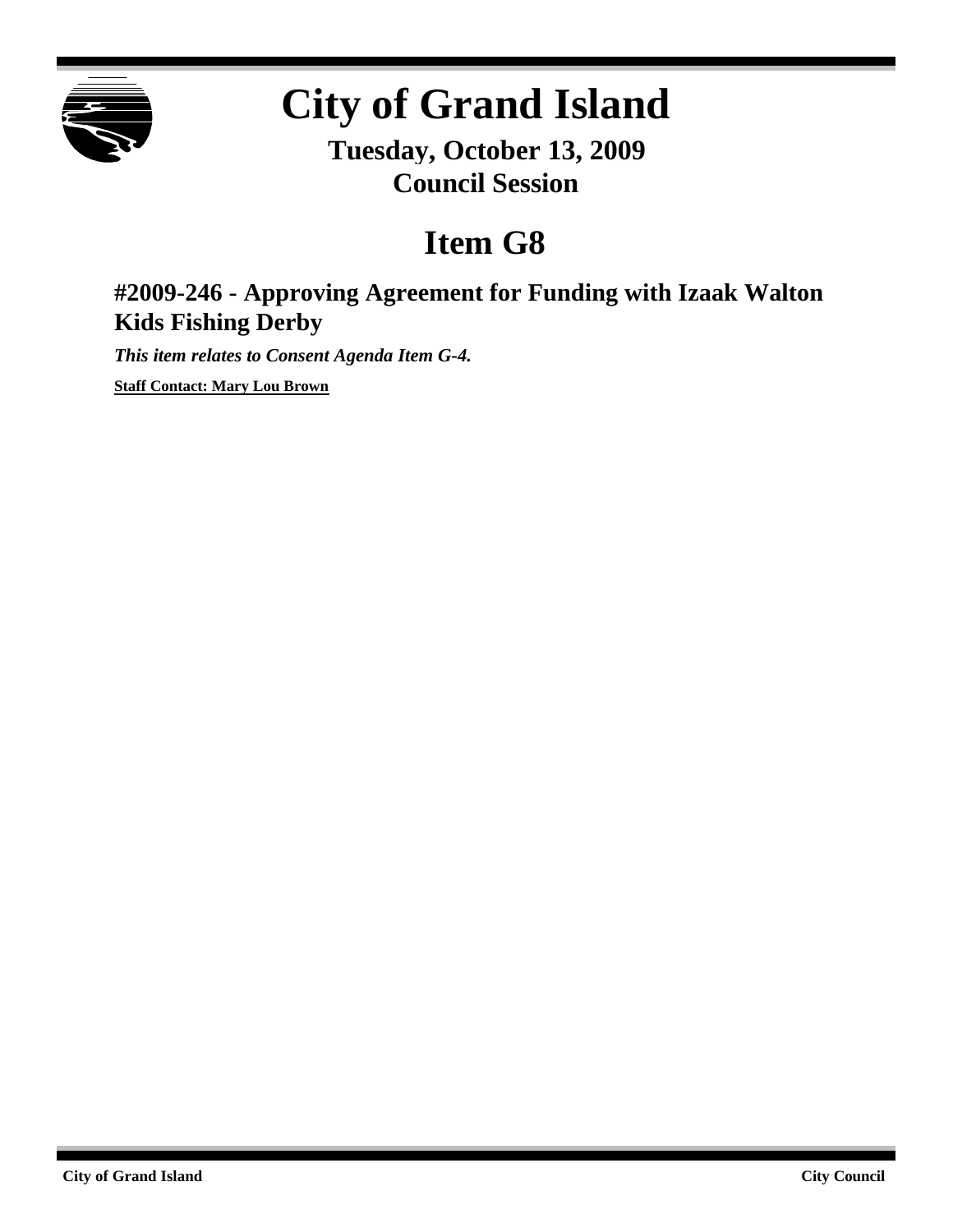#### **AGREEMENT**

THIS AGREEMENT is made and entered into this way of 2009, by and between the CITY OF GRAND ISLAND, NEBRASKA, a Municipal Corporation, hereinafter referred to as "City", and the "IZAAK WALTON KIDS FISHING **DERBY**", hereinafter referred to as the Fishing Derby.

WHEREAS, the City desires to contract with the Fishing Derby to increase public awareness of fishing, to encourage youth to experience the sport first hand and to advocate an alternative activity to drugs and alcohol.

NOW, THEREFORE, in consideration of the mutual promises set forth herein, the Fishing Derby agrees to perform the services as set forth in Resolution 2009-147.

COMPENSATION. In consideration of the Fishing Derby performing the services provided for in this agreement, the City agrees to pay the Fishing Derby One Thousand Six Hundred and No/100 Dollars (\$1,600.00). Payment shall be made upon execution of this agreement by all parties, and upon approval of this agreement by the Grand Island City Council.

TERM. This agreement shall take effect upon its approval by the City Council and execution by the Mayor, and shall terminate on September 30, 2010.

LIMITATION. The Fishing Derby hereby agrees that the money paid by the City hereunder shall be used solely and specifically for the purposes stated herein.

ENTIRE AGREEMENT. This agreement constitutes the entire agreement between the City and the Fishing Derby notwithstanding any other oral agreements or understandings to the contrary and may be amended only in writing, approved and executed as required by law.

IN WITNESS WHEREOF, this agreement is executed by the respective parties.

CITY OF GRAND ISLAND, NEBRASKA, A Municipal Corporation,

By:

Margaret Hornady, Mayor

Attest:

RaNae Edwards, City Clerk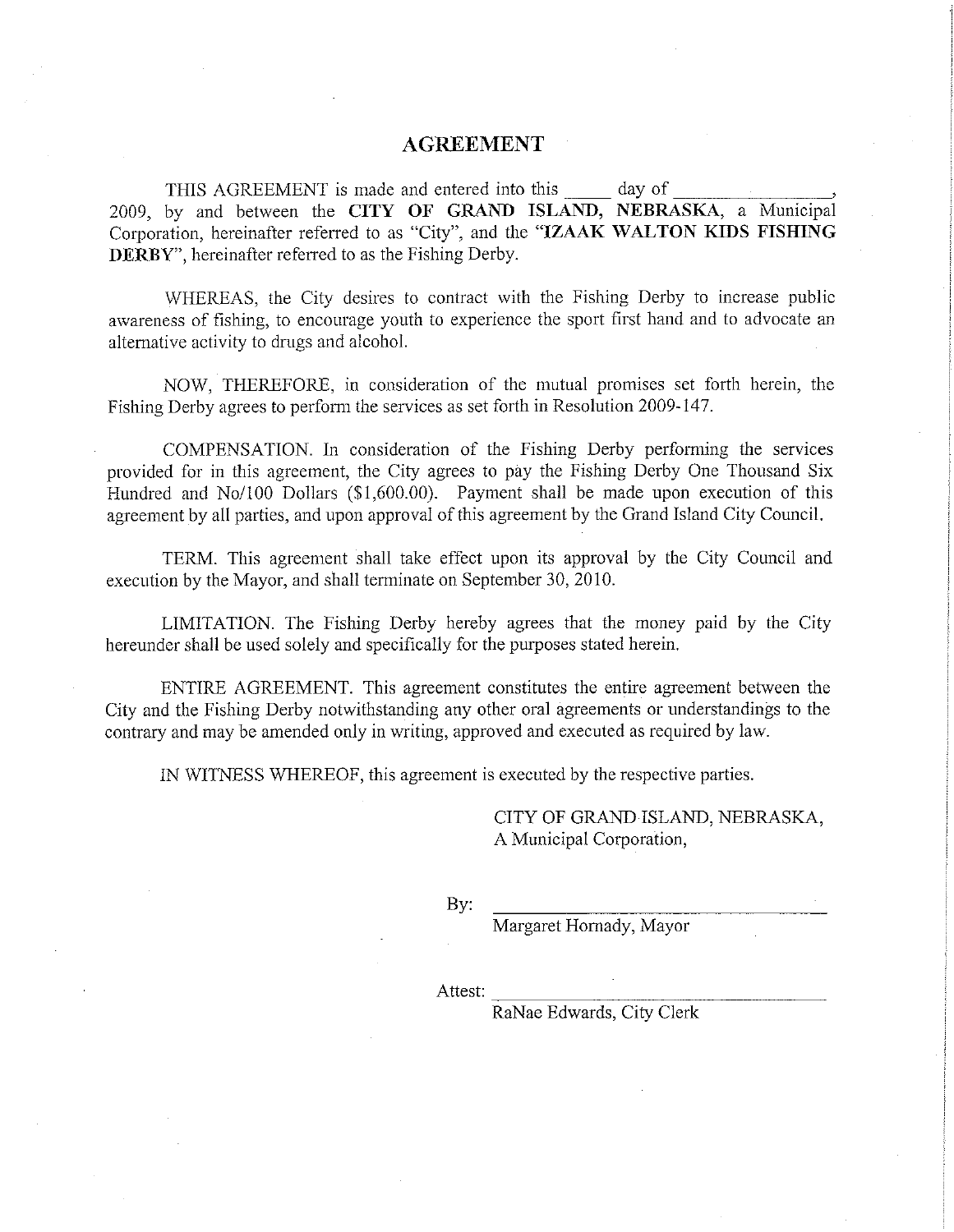#### "IZAAK WALTON KIDS FISHING DERBY"

By:

John Meister, Director

#### STATE OF NEBRASKA

COUNTY OF HALL

On 3009, before me, the undersigned, a Notary Public in and for said County<br>and State, personally appeared John Meister, Director of "Izaak Walton Kids Fishing Derby", known personally to me to be the identical person who signed the foregoing Agreement and acknowledged the execution thereof to be his voluntary act and deed for the purpose therein expressed.

WITNESS my hand and notarial seal the date above written.

 $\mathcal{C}$  $\overline{\phantom{a}}$  ss

 $\mathcal{E}$ 

Notary Public